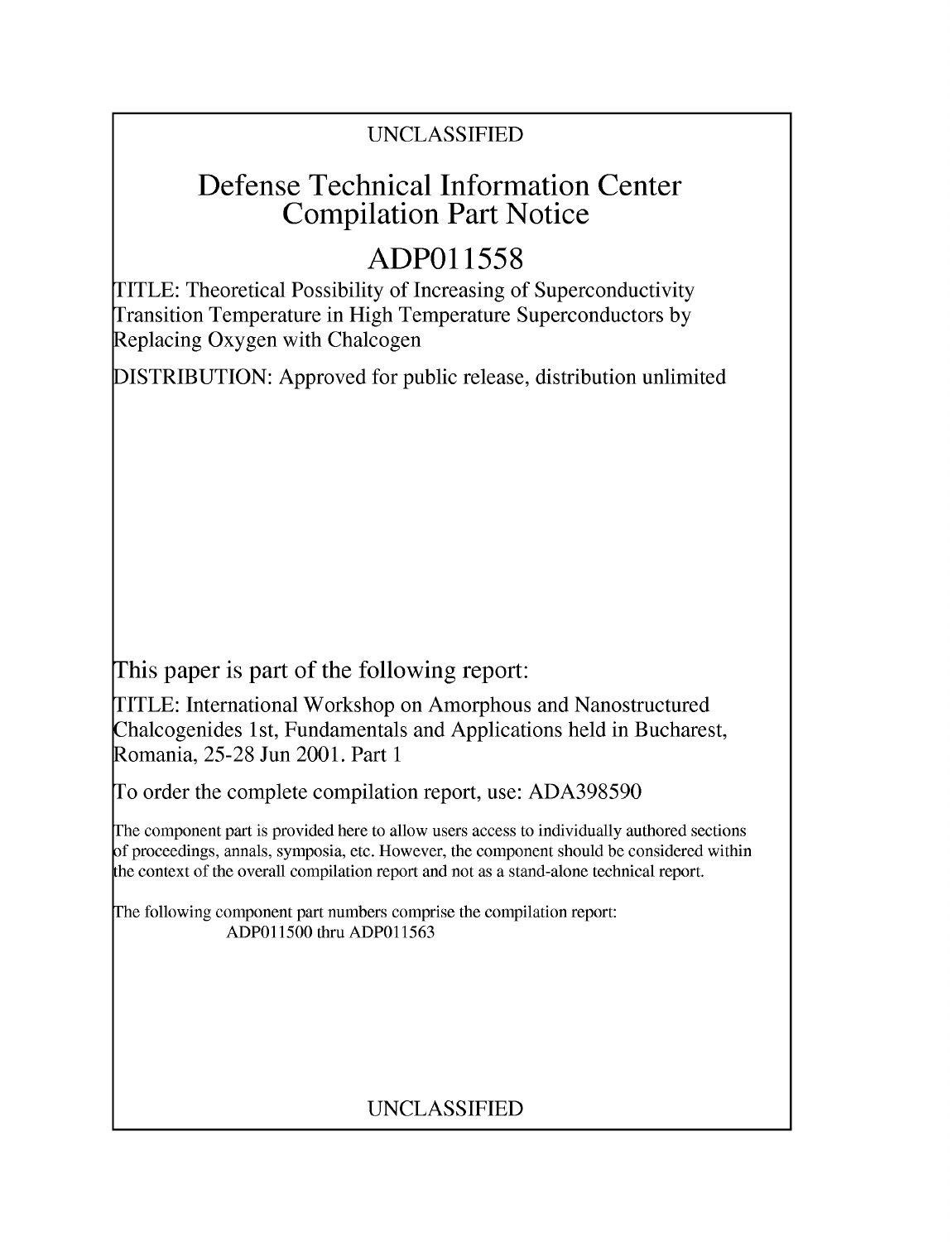#### THEORETICAL POSSIBILITY OF **INCREASING** OF **SUPERCONDUCTIVITY TRANSITION** TEMPERATURE **IN HIGH** TEMPERATURE **SUPERCONDUCTORS** BY **REPLACING OXYGEN** WITH **CHALCOGEN**

K. **D.** Tsendin, **D.** V. Denisov

A. F. loffe Physico-Technical Institute, St.Petersburg, Russia

The paper discusses the experimental data that evidence the increase of the critical temperature of superconductivity in Y-Ba-Cu-O system, when doped with chalcogens.

(Received June 6, 2001; accepted June 11, 2001)

*Keywords:* High  $-T_c$  superconductivity, Chalcogen

#### **1.** Introduction

In the present paper the experimental data which evidence of increasing of superconductivity transition temperature  $(T_c)$  in high-temperature superconductor of YBaCuO system doped with chalcogenides have been discussed. The interpretation of experimental data has been done in the frame of the negative-U centers model. The opportunity of changing and, probably, increasing of temperature of superconducting transition in materials such as YBaCuO by replacement of atoms of oxygen by atoms of chalcogenides is considered. It is supposed that if someone could replace large amount of oxygen with chalcogenides (for example sulfur) the significant increasing of  $T_c$  can be obtained.

#### 2. Theoretical model and calculations

The  $Y_1Ba_2Cu_3O_7$  material is the high-temperature superconductor, its temperature of transition is equal to  $\approx 90$ K. As it is known, the standard theory BCS [1], describing superconducting transition in metals, explains processes in high-temperature superconductors (HTSC) not very well. So for example, the temperature of transition in BCS is described by the formula<br> $T = I_1 I_2 h_1 g_2 \exp(-1/\sigma y)$ 

$$
T_c = I, I4 \cdot \hbar \omega_d \exp(-1/g \cdot v) \tag{1}
$$

Where g is a constant of electron-lattice interactions,  $v -$  density of electron states at Fermi level and  $\omega_d$  – characteristic frequency. If we describe high-temperature superconducting transition with this formula then we obtain  $T_c$  approximately twice less than experimental value. Nowadays many alternative models are created for the HTSC description. The present approach are based on concepts of the model of the localized pairs of electrons [2] and negative-U center model [3]. In these models electronic pairs, in contrast to BCS theory, exist already at  $T > Tc$ . Using the model [2], it is possible to show how  $T_c$  is changing with change of the matrix element of a electron transition from one center of localization to another. It will be shown that adding of chalcogenides into superconductor under studding increases  $T_c$ . This statement proves to be true by experiments [4].

The given model is described by Hubbard Hamiltonian

$$
H = -U \sum n_{i\uparrow} n_{i\downarrow} + \sum t_{ij} a_{i\sigma}^+ a_{j\sigma} \tag{2}
$$

Where  $n_{i\sigma} = a_{i\sigma}^+ \cdot a_{i\sigma}$  are occupation numbers,  $a_{i\sigma}^+$  and  $a_{i\sigma}$  are operators creating and annihilating electrons with spin  $\sigma$  on center i, and  $t_{ij}$  – matrix element of transition between the nearest centers of localization (negative-U centers). It is considered that  $U > 0$  and  $t_{ii} \ll U$ . Negative values of -U lead to attraction between electrons with opposite spins on the same negative-U center. At low temperatures Hamiltonian (2) leads to occurrence of superconducting correlation between electron pairs. The second term of Hamiltonian (2) corresponds to kinetic energy of band movement (width of an one electron band  $\le$   $|t_{ii}|$ ), and the first - to interaction between electrons with energy U. In the BCS model the width of the band is great, and consequently interaction is examined as perturbation. The main difference of

investigated model from the BCS model is that the width of the band is considered small in comparison with U, so the second term of Hamiltonian (2) is examined as perturbation.

At T=0 all electrons are in the pairs localized on the negative-U centers. At  $T \neq 0$  system represents assembly of empty centers, the centers occupied with one electron, and the centers occupied with two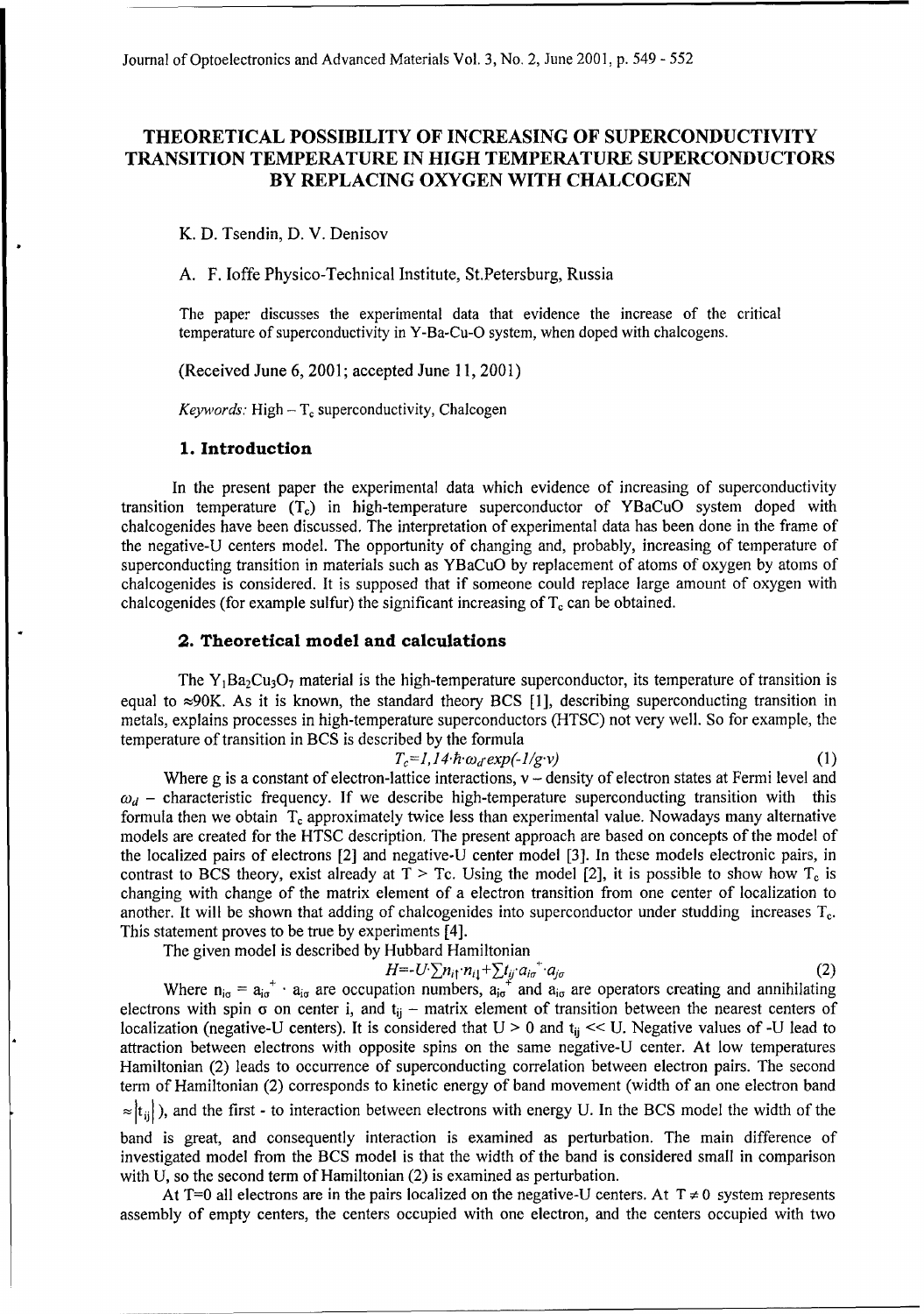electrons. Number of negative-U centers occupied with one electron is proportional to  $n \cdot \exp(-U/T)$ , where n is concentration of electrons. When  $T \ll U$ , amount of single electrons is a very little in comparison with number of pairs, then concentration of single electrons can be neglected. In this case, solving the Hamiltonian (2), we are obtaining the formula (3) for temperature of superconducting transition  $[2]$ .

$$
T_c = W \cdot (1-2\nu)/ln(v^2-1) \tag{3}
$$

Where W=2zt<sup>2</sup>/U – width of the pairs band, z – number of the nearest neighbors of the given center, v – relative concentration of electronic pairs ( $v = n/2$ . N, N – concentration of negative-U centers).

As it is described in the paper **[3]** electron-lattice interaction results in negative correlation energy that intrinsic defects (D), being negative-U centers, get a various charge  $(D^{+, 0, \cdot})$ . Strong interaction of two electrons results in that the reaction  $2D^0 \rightarrow D^+ + \overline{D}^-$  becomes exothermic. Such reactions may occur in superconductors YBaCuO, they are fair for atoms of copper and run under the following circuit (4)

$$
2Cu^{2+} \rightarrow Cu^{3+} + Cu^{+} \tag{4}
$$

Presence of ions Cu<sup>3+, 2+, 1+</sup> was confirmed experimentally [5]. From the statistical point of view reaction (4) means that ions of copper is spending equal time in Cu<sup>3+</sup> and Cu<sup>+</sup> states, exchanging charges with neighbors. It is assumed and proved in [3], that  $Cu^{3+}$ ,  $2+$ ,  $1+$  states may be considered as  $D^{+,0,-}$  states of the negative-U centers. This allows us to count, that ions Cu in lattice YBaCuO (Fig. 1) are the negative-U centers.

Fig. 1. Structural lattice of  $Y_1Ba_2Cu_3O_7$ .

Analyzing the formula (3) it is easy to see, that for increasing of the  $T_c$  it is necessary to increase t which is a matrix element of electron transition from one negative-U center to another. In structural lattice these centers are separated from each other by oxygen (Cu-O-Cu, direction b), so it is necessary to examine interaction between copper and oxygen. It is needed because a direct matrix element of electron transition from one atom of copper to another (distance between them is **3,9A)** is several times less than the matrix element calculated for atoms Cu and **0** on distance 1,95A. The matrix element of this transition will be approximately estimated in two-nuclear molecule CuO.

Possible way of increasing t is replacement of atoms of oxygen by elements of the same group. We examine the sulfur. For calculations of the matrix elements of electron transition from the copper ion to the ion of oxygen or sulfur (6) the electronic functions (5) entered by Slater [6] were used.

$$
Cu (3d-state) \Psi_{Cu} = (x^2 - y^2) \exp(-cCur/3)
$$
  
\n
$$
O (2p-state) \Psi_0 = x \exp(-cCr/2)
$$
 (5)

$$
S
$$
 (3p-state)  $\Psi_S = x \cdot r \cdot exp(-cS \cdot r/3)$ 

Where cCu, cO, cS is the effective shielded charges for the given elements.

$$
t_{CuO} = \int \Psi_{Cu}(r) \cdot H(\Psi_O(r-R))dV
$$
  
\n
$$
t_{CuS} = \int \Psi_{Cu}(r) \cdot H(\Psi_S(r-R))dV
$$
 (6)

$$
S^{-1}T_{\text{Cu}}(r)T_{\text{H}}(r_{\text{S}}(r-k))\text{d}r\tag{0}
$$

Where R is a distance between atoms,  $H = -\nabla^2 - \frac{cCu}{r} - \frac{cO}{r}$ , cO in the second integral (6) is  $r_1$   $r_2$ 

replaced by cS. Matrix elements of transition  $t_{CuO}$  and  $t_{CuS}$  are showing how transition of electron changes in process of atoms removal from each other (Fig. 2). From Fig. 2 it is seen (distance more than **1,5A)** that realization of a situation when the matrix element  $t_{CUS}$  for sulfur will be greater, than  $t_{CuO}$  for oxygen, can be obtained. Even a small difference of inter-nuclear distances in bonds CuO and CuS leads to significant difference in values t<sub>CuO</sub> and t<sub>CuS</sub>. For example, in the lattice Y<sub>1</sub>Ba<sub>2</sub>Cu<sub>3</sub>O<sub>7</sub> distance between atoms Cu and

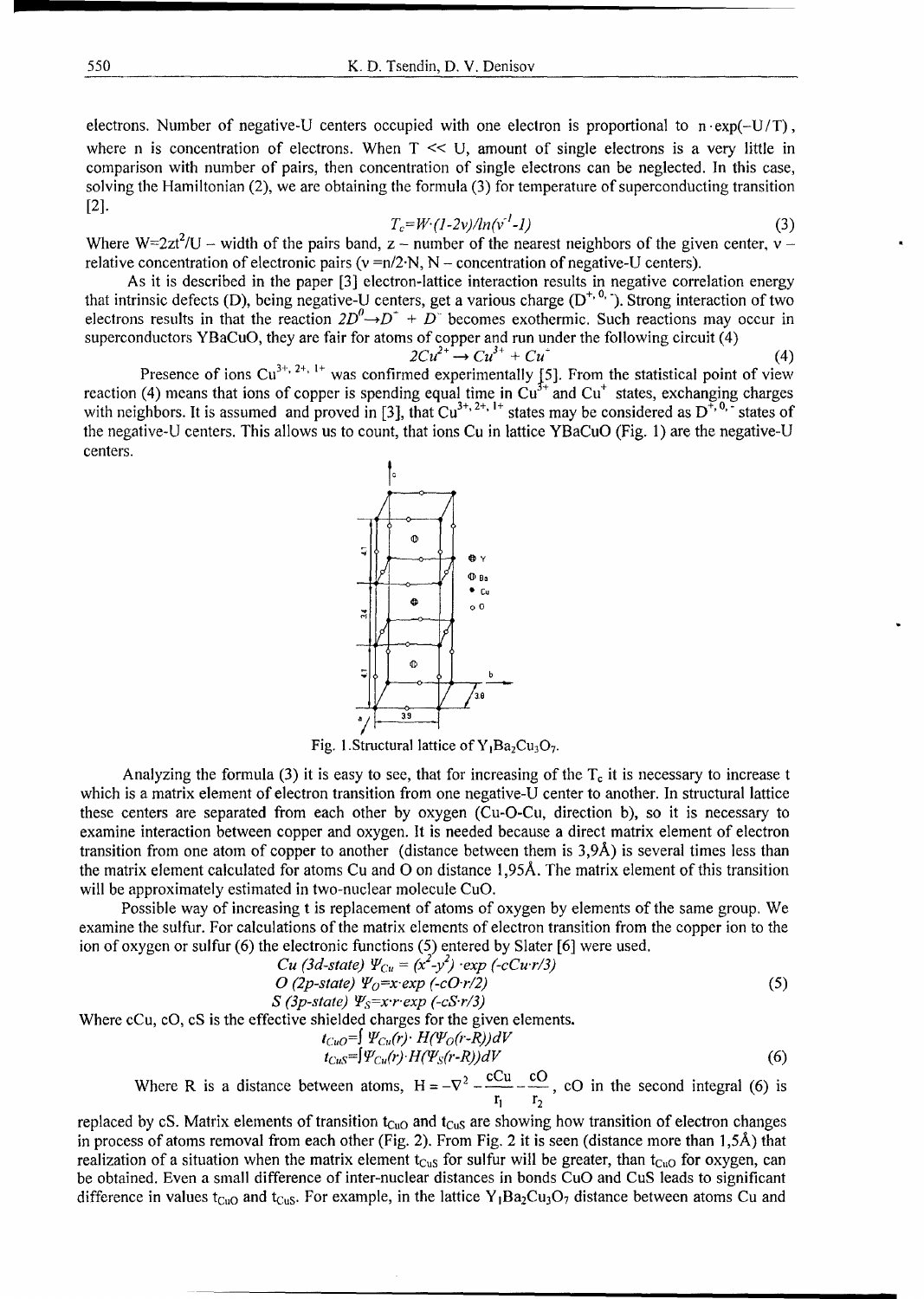O 1.95Å, so t<sub>CuO</sub> is equal -0.609 Ry. If in the same structural lattice we replace some of atoms of oxygen by atoms of sulfur we should gain some increase of  $T_c$ , because the matrix element of transition Cu-S on distance **1.95A** is equal -0.929 Ry. In the ideal case the transition temperature (if all atoms would be replaced) would be increased by 2.3 times. But it is not known constants of a structural lattice for full replacement of atoms **0** by atoms S. If the constant b of the lattice will decrease, that was shown in experiments [4], both t<sub>CuO</sub> and t<sub>CuS</sub> significantly would increase, so  $T_c$  would be increased sharply. If internuclear distances will increase (this conclusion is possible, comparing molecules CuO and CuS), T<sub>c</sub> will exceed 90K up to some critical distance equal 2,26 Å because  $t_{CUS}$  is more than  $t_{Cuo}$ . In Table 1 matrix elements of transition values of examined atoms in various bonds are shown. These data shows that in simple bonds absolute value  $t_{CuS}$  normally exceeds  $t_{CuO}$ . As we expect, in HTSC will be maintained the same tendency, and  $T_c$  will increase in the case of sulfur addition.





#### **3.** Discussion of experimenital dat

The results confirming our assumption have been obtained in the paper [4]. In this paper the small amount of sulfur or selenium was added in structural lattice  $Y_1Ba_2Cu_3O_7$ , thus the temperature of superconducting transition was increased, and constants of structural lattice were changed (tab. 2). Apparently, additions even a small number of chalcogenides caused substantial increasing of temperature. Reduction of the average inter-nuclear parameter **b** is probably caused **by** local increasing of distances between atoms of copper and sulfur in comparison with distances between copper and oxygen. Therefore, a lattice relaxed distances between copper and oxygen have slightly decreased, in comparison with that case where chalcogenides is not present. However it is not necessary to reject variant when the distances between atoms of the given direction have decreased in comparison with initial structure everywhere, including atoms Cu and **S.**

Table **1.** Temperature of superconducting transition depending on values of matrix element of transition at various distances between atoms Cu and **0,** Cu and **S.**

| Structure        | Distance (b) between<br>atoms $Cu$ and $O(S)$ | t, Ry    | $T_c(t)$ , K<br>90 |  |
|------------------|-----------------------------------------------|----------|--------------------|--|
| $Y_1Ba_2Cu_3O_7$ | 1.95Å                                         | $-0.609$ |                    |  |
| CuO              | 1.95Å                                         | $-0.609$ | 90                 |  |
| CuS(0)           | 1.95Å                                         | $-0.929$ | 209                |  |
| CuS(1)           | 2.19 <sub>A</sub>                             | $-0.680$ | 12                 |  |
| CuS(2)           | 2.32 <sub>A</sub>                             | $-0.556$ |                    |  |

In this case, apparently from Fig. 2, it is possible to expect for distances less than 1.95 Å substantial growth of the  $T_c$  because of atoms Cu and S, Cu and O have approached to each other and the matrix element of transition t have grown.